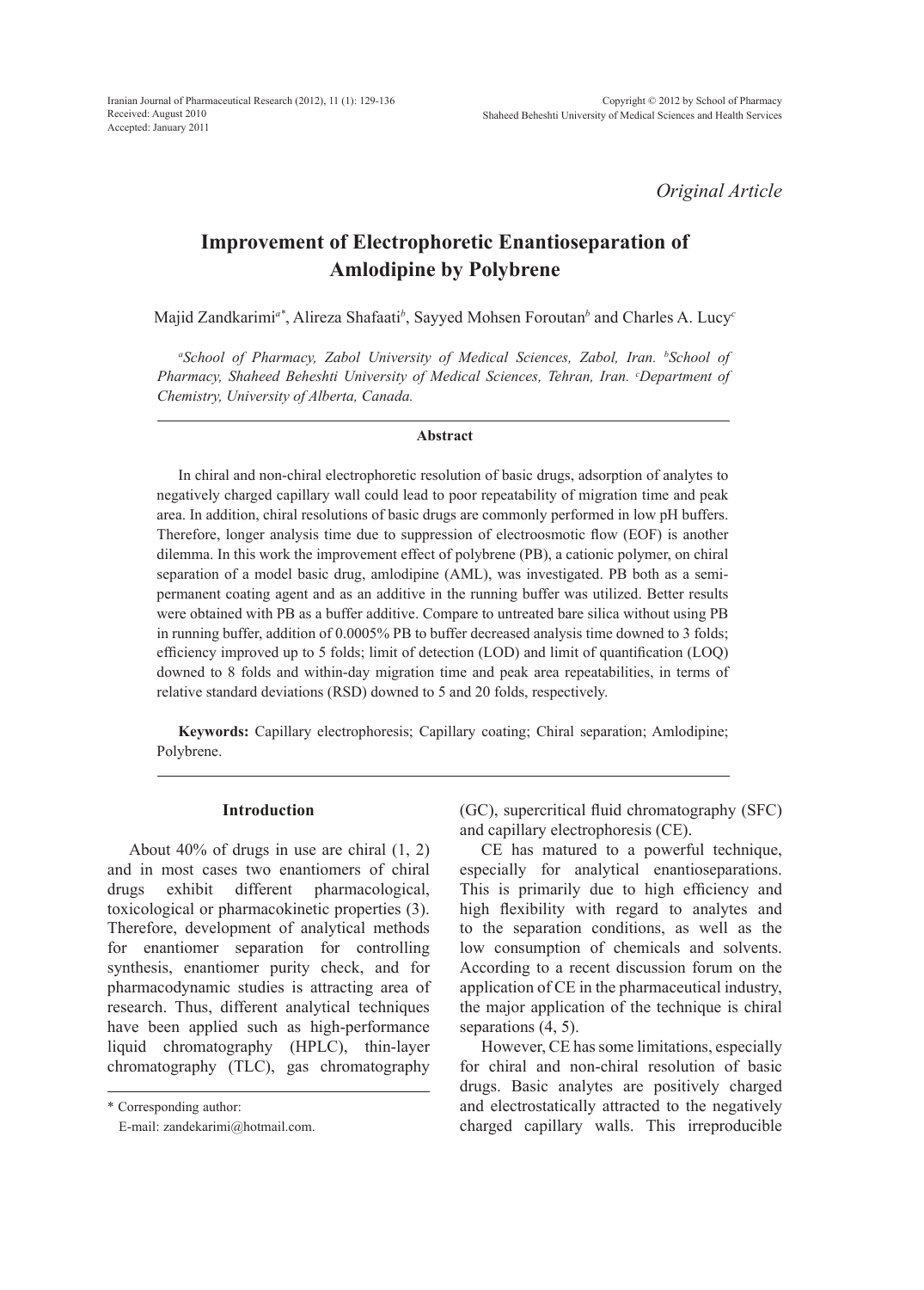

**Figure 1.** AML structure,  $pk_a 8.6$  (18).

adsorption can lead to migration time and peak area variations (6), and consequently to lower precision. Peak tailing can also mask impurity peaks and may also deteriorate resolution of enantiomers in which two analytes migrate closely after each other. Furthermore, analyte adsorption could raise limit of detection (LOD) and limit of quantification (LOQ) of analysis.

There are several strategies to avoid undesirable interactions of the analytes with the capillary wall. These include: use of high salt concentration, extremes of pH, buffer additives, and coated capillaries (6). Different approaches have been applied for coating of capillaries: covalently/ cross-linked polymer (7), adsorbed cationic polymers (8-11), adsorbed nonionic polymers (12) and adsorbed surfactants (13-17). Dynamic coatings are more attractive compared to covalently bonded polymer coatings, due to their simplicity, versatility, and low cost. The use of dynamically coated capillaries allows for the rapid, precise, and reproducible separation of moderate to strong basic analytes ( $pK_a > 5$ ) at pH 2.5 (18).

In this work, the effect of a cationic polymer, polybrene (PB), on the improvement of chiral resolution of a model basic drug, amlodipine (AML), was studied. AML (Figure 1) is a potent dihydropyridine calcium antagonist used for the treatment of hypertension and angina pectoris. Only the S (-) isomer of the drug exerts vasodilating action (19).

# **Experimental**

All solutions were prepared in Nanopure 18 MΩ ultrapure water (Barnstead, Chicago, IL). Sodium phosphate buffer pH 2.5 was prepared from sodium phosphate monobasic monohydrate (EM sciences, Fort Washington, PA), and adjusting the pH with orthophosphoric acid (BDH, Darmstadt, Germany). PB with molecular weight of ~4000-6000 was used as received from Aldrich (Milwaukee, WI). *α*-cyclodextrin; *α*-CD (sigma, Louis, MO), *β*-cyclodextrin; *β*-CD (sigma, Louis, MO), *γ*-cyclodextrin; *γ*-CD (Amaizo, Hammond, Indiana), and hydroxypropyl *β*-cyclodextrin; HP-*β*CD (Cerestar; Hammond, IN) were used as received. Concentration of 10 mM of each cyclodextrin was dissolved in 50 mM sodium phosphate buffer. A solution of 1 mM mesityl oxide (Aldrich) dissolved in water, was used as the neutral EOF marker. Racemic AML and internal standard, racemic verapamil (VER) were provided by Minoo Co. (Tehran, Iran). S-AML was a kind gift from Cipla (Mumbai, India). Racemic AML, S-AML and VER solutions were prepared in water and used throughout the experiments.

## *CE system*

Experiments were performed on a HP3DCE capillary electrophoresis system (Hewlett-Packard, Palo Alto, CA, USA) equipped with a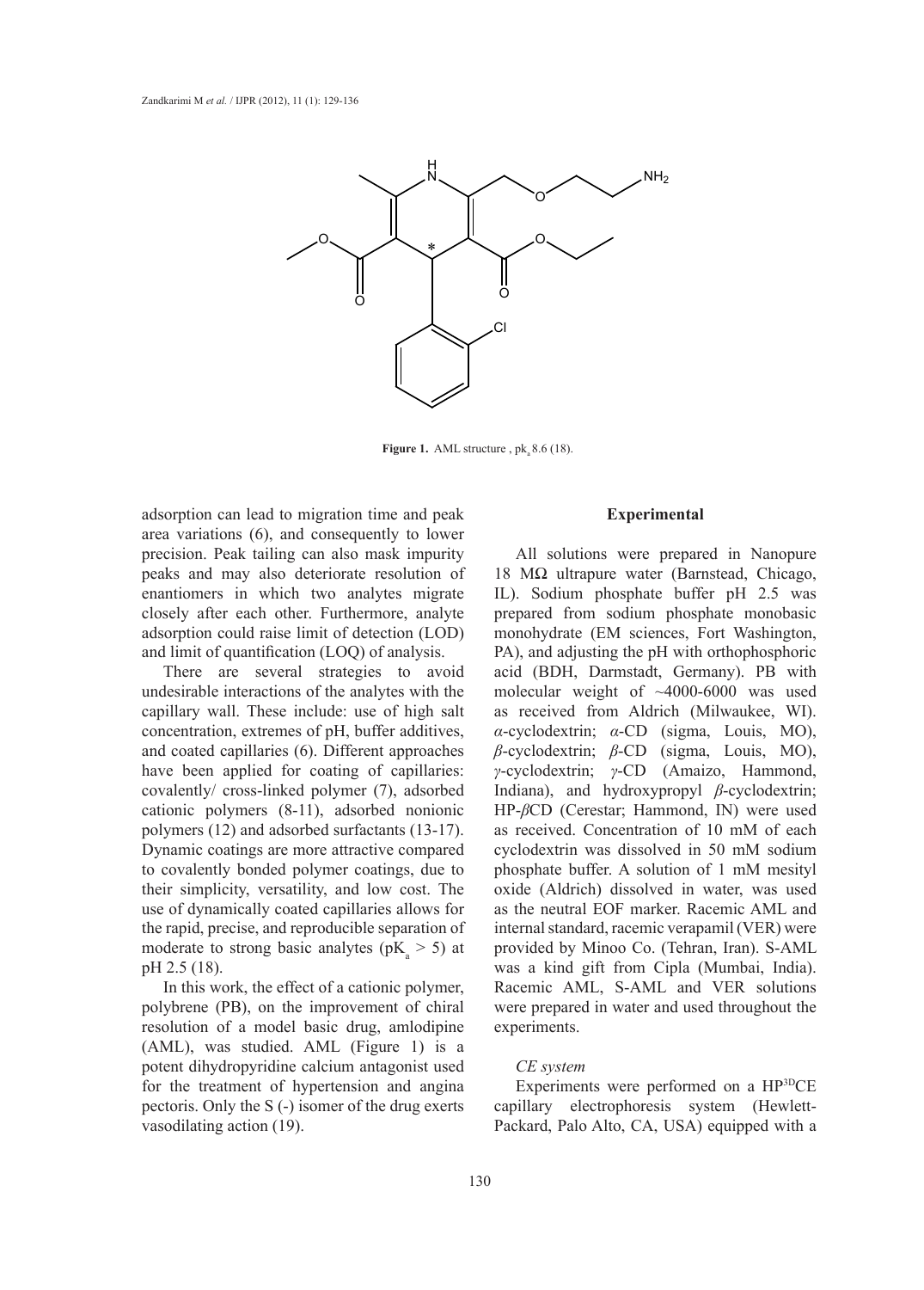diode array detector. CE Chemstation software (Version A.06.01; Hewlett-Packard) was used for control and data acquisition. The data acquisition rate was 6 Hz, and the rise time was 0.2 s. DAD was set at 200 or 254 nm. Untreated fused-silica capillaries (Polymicro Technologies, Phoenix, AZ, USA) with a total length of 45.5 cm (37.0 cm to the detector), an inner diameter of 50  $\mu$ m, and an outer diameter of 360 µm were used. The capillary was thermostated at 25°C. Samples injection was performed hydrodynamically by applying 50 mbar of pressure for 3s.

Each new capillary was pretreated by rinsing at high pressure (950 mbar) with 0.1 M NaOH for 10 min and with water for 10 min. A Corning model 445-pH meter (Corning Inc., Corning, NY, USA) was employed to adjust the pH of the running buffer. Separations were performed at 20 kV. Depending on the conditions, normal or reverse polarities were applied.

#### *EOF measurements*

The neutral marker, mesityl oxide (1 mM in water) was injected into the capillary using hydrodynamic injection (50 mbar) for 3s. The electroosmotic mobility ( $\mu_{\text{EOF}}$ ) was calculated using Equation 1.

$$
\mu_{EOF} = \frac{L_d \times L_t}{MT \times V}
$$
 (Equation 1)

Where  $L_t$  and  $L_d$  are the total length of the capillary (45.5cm) and the capillary length to the detector (37.0 cm), respectively, MT is the migration time of the neutral marker (in seconds), and V is the applied voltage (in volts).

# *Capillary coating*

All of the rinsing procedures performed at 950 mbar. New capillaries were pretreated by rinsing at high pressure (950 mbar) with 0.1 M NaOH for 10 min and with water for 10 min, sequentially. After that, capillaries were rinsed for 3 min with 1% w/v PB in water. Then, capillaries were rinsed for another 10 min with water followed by running buffer for 3 min.

#### *Coating stability*

The stability of the PB coatings was indirectly

evaluated by monitoring the EOF as a function of time. The stability studies were performed in two ways. In the first method, or hydrodynamic rinsing, the coated capillary was flushed with different solutions at a constant pressure (950 mbar) for various times. The EOF mobility was then determined as described above. In the second method, or successive injections (15), a series of runs using 50 mM sodium phosphate buffer containing 10 mM HP-*β*CD with applying -20 kV voltage were conducted. Between runs different washing cycles were applied. Along with, EOF was measured by using mesityl oxide.

*Sample and internal standard preparation*

Standards of 100 ppm of racemic-AML and S-AML were prepared in nanopure water. VER was selected as internal standard since it migrates close to the AML enantiomers.

All samples solutions were spiked with a fixed concentration (20 ppm) of VER.

#### **Results and Discussion**

AML is a basic drug ( $pK_a$  8.6) with the primary amine group (20). AML, like other basic drugs acquires positive charge in low pH buffers (21) and has the tendency to adsorb on the bare silica. Thus, modification of capillary wall by PB was considered.

Different strategies have been employed for coating of capillaries by PB. Yeh and coworkers (22) employed 0.1% w/v PB in buffer followed by overnight rinsing of capillaries by 0.2% w/v PB. In another approach, Grob and coworkers (23) utilized 0.001% PB as buffer additive in non-aqueous capillary electrophoresis. Katayama and coworkers (24) modified capillaries by successive multiple ionic polymer layer (SMIL) coating. In this process, anionic polymer, dextran sulfate has adsorbed at the inner wall of capillary by sandwiching PB between dextran sulfate and the capillary wall which resulted in noncovalent adsorption of PB and dextran sulfate layers and a stable coating. The same authors (25) reported an adsorption of an additional PB layer to obtain cationic capillary coatings that possessed a reversed EOF and was demonstrated its application for CE-MS.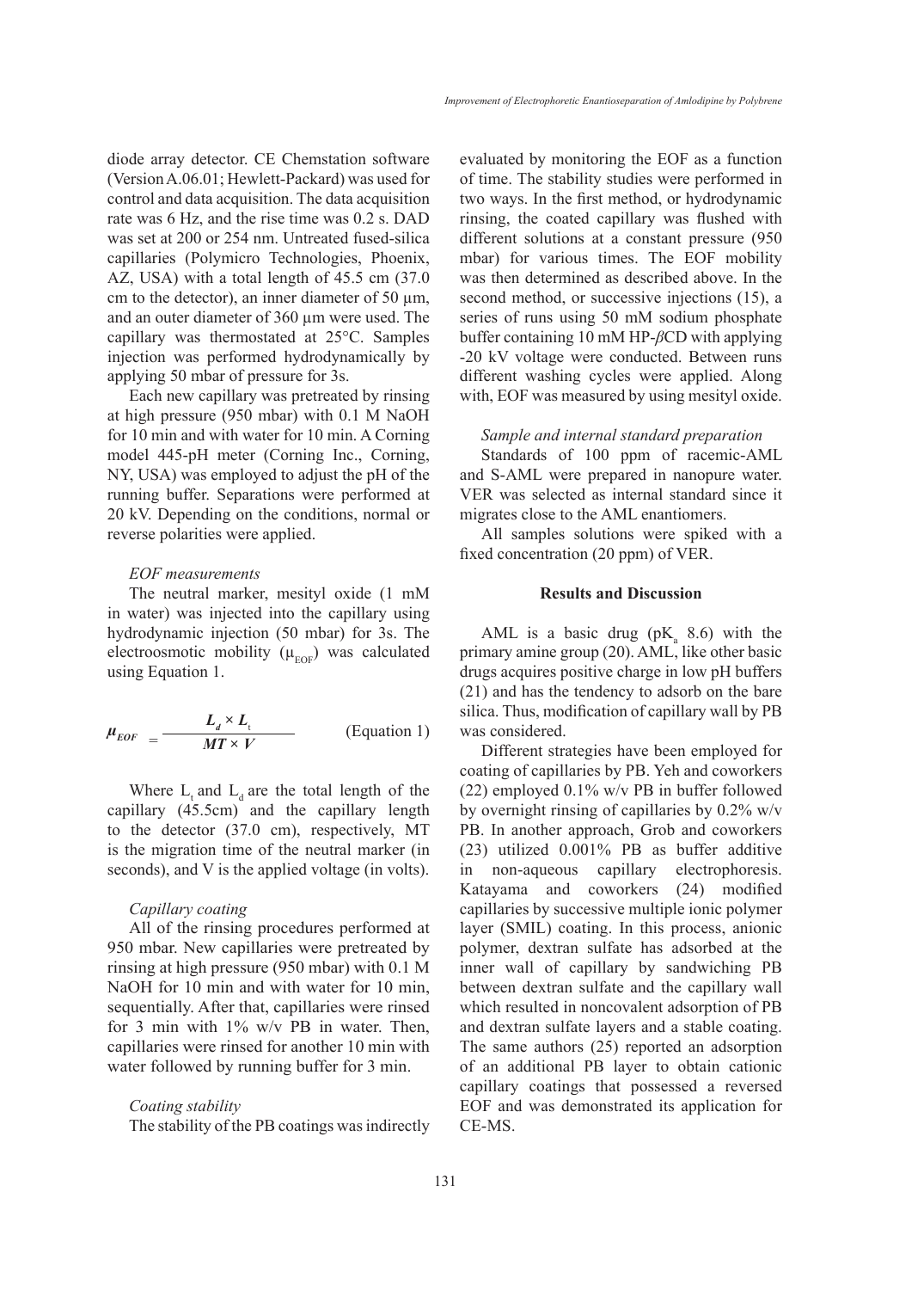

**Figure 2.** Chiral separation of AML in. a: bare silica. b:semi-permanent coated capillary and c: bare silica using PB 0.005% w/v as buffer additive. Experimental conditions: running buffer, 50 mM sodium phosphate( pH 2.5) containing 10 mM HP-*β*CD; wavelength, 200 nm; running voltage, +20 kV in (a) and -20 kV in (b)& (c); sample, AML besylate 100 ppm, VER 20 ppm; other condition as detailed in experimental section.

# *Resolution of AML in bare silica*

Initially, chiral resolution of AML in bare silica was performed. On the basis of a report published by Owens *et al.* (26) a sodium phosphate buffer containing HP-*β*CD, adjusted to pH 2.5 was employed as background electrolyte. Table 1 shows within day  $(n = 10)$  repeatability of migration times, efficiencies, resolution and corrected peak areas in terms of relative standard deviations (RSD). As shown in Table

1, repeatability of efficiencies and corrected peak area ratios in uncoated capillary are poor. These drawbacks could be explained by variable residual low level EOF that may be present even at low pH and/or irreproducible adsorption (6) of AML on the residual silanols. Negligible EOF at pH 2.5 and subsequence longer migration time of the drug causes greater longitude diffusion; this could be another reason for lower efficiencies in bare silica.

**Table 1.** Within-day repeatability in bare silica capillary.

|                            | $MT$ (min)   |        | N                 |                   |           | $A_{R} \times MT_{VER}$ | $A_{s} \times MT_{VER}$ |        |
|----------------------------|--------------|--------|-------------------|-------------------|-----------|-------------------------|-------------------------|--------|
|                            |              |        | R                 |                   | <b>Rs</b> | $A_{VER} \times MT_R$   | $A_{VER} \times MT_{s}$ | R/S    |
| Within-day                 | 12.9         | 13.7   | $0.3\times10^{5}$ | $0.3\times10^{5}$ | 2.1       | 0.55                    | 0.50                    | 1.082  |
| repeatability <sup>a</sup> | $(3.51)^{b}$ | (3.93) | (38.1)            | (44.5)            | (17.0)    | (21.60)                 | (19.99)                 | (5.71) |

Experimental conditions: as in Figure 2a.<sup>a</sup>Within-day repeatability: results from 10 experiments performed on the same day for migration times (MT), theoretical number of plates(N), resolution (Rs) and peak areas (A) of R-AML (R) and S-AML (S).<sup>b</sup> In parentheses %RSD.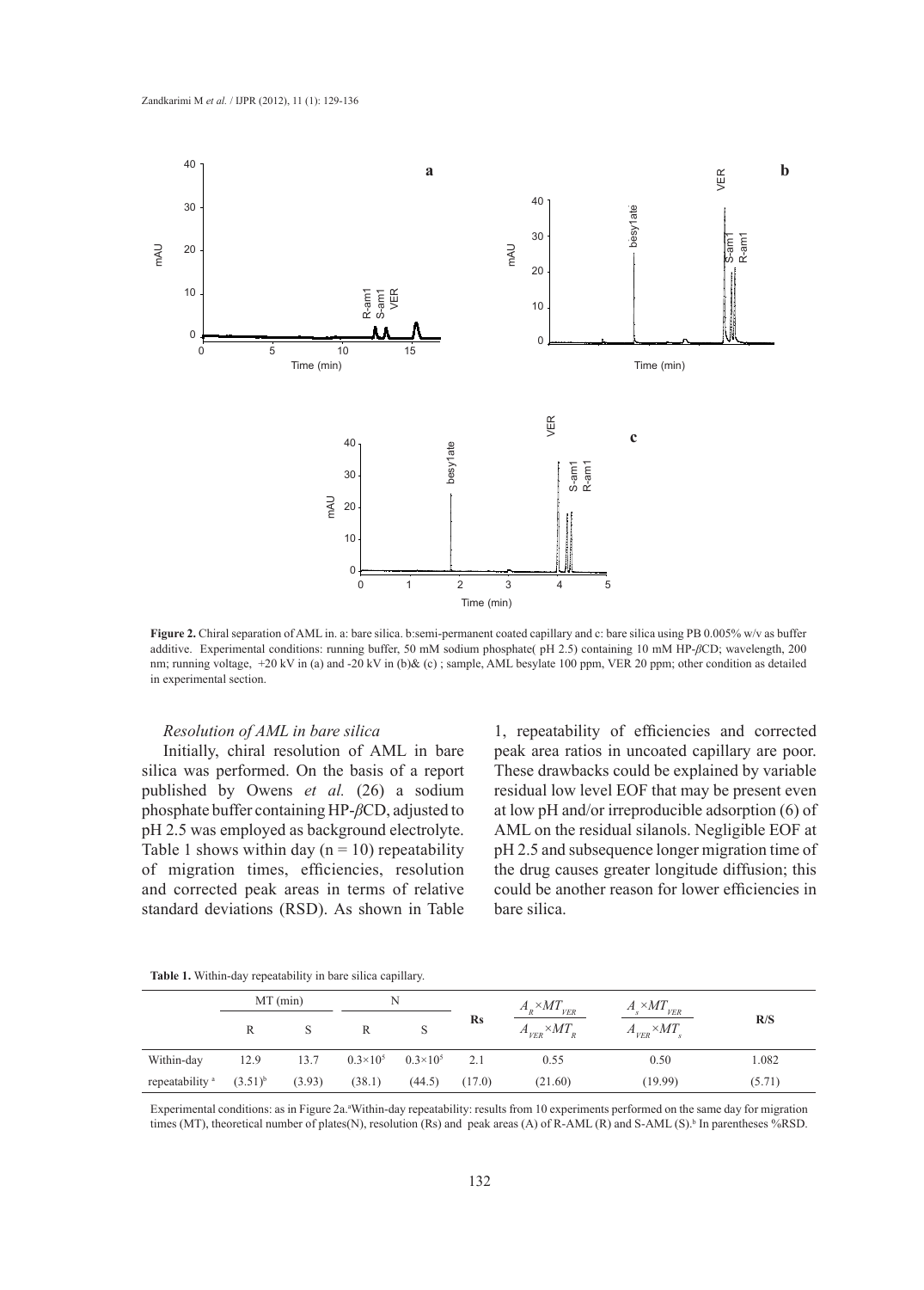

**Figure 3.** The effect of hydrodynamic rinsing at 950 mbar on EOF of semi-permanent coated capillaries. a: rinsing with washing materials b: rinsing by 10 mM concentration of neutral cyclodextrins. Experimental conditions: running buffer, 50 mM sodium phosphate( pH 2.5) containing 10 mM HP-*β*CD; running voltage, -20 kV; 254 nm; neutral marker, 1 mM mesityl oxide. The coating procedure is as described in experimental section. After coating the capillaries were flushed with the desired washing materials and EOF was measured. Between runs capillaries rinsed 1 min with running buffer.

The LOD and the LOQ were estimated as three and ten times the signal-to-noise ratios, respectively. The LOD and LOQ of AML enantiomers in uncoated capillaries were 25 and 80 ppm, respectively.

As shown in Figure 2a slower migrating S-AML in bare silica indicates a stronger interaction between this enantiomer and the selector, which lead to slower movement of this enantiomer toward detector. Same migration order was reported by Owens *et al.* using HP*β*CD as a neutral selector (26).

# *Resolution of AML in semi-permanent coated capillaries*

Capillaries were coated with PB solution under the conditions described previously. PB strongly adsorbed onto the inner capillary surface due to electrostatic attraction between this cationic polymer and the anionic silica (15). Due to altering of capillary charge to positive, direction of the EOF reversed to anodic. AML enantiomers under strong reversed EOF in PB coated capillaries move toward the anode. Therefore, detection could be achieved in reversed polarity. In the coated capillaries, investigating of the coating stability is a priority. A practical approach for doing this is monitoring of EOF (14). Stability of PB coated capillaries evaluated by hydrodynamic rinsing with phosphoric acid, sodium hydroxide, and methanol. Results in Fig. 3a indicate excellent stability of the coating. Therefore, between runs these solutions can be used as cleaning materials.

For enantioresolution, coating should be also stable when cyclodextrins are added to running buffer. Figure 3b shows that PB coated capillaries are stable enough when aqueous solutions of cyclodextrins were used for rinsing the capillary.

The second study of coating stability was performed by 30 successive separations as detailed in experimental section. Results in Figure 4 demonstrate that RSD of EOF measurements are 3.1, 5.4, 5.2 and 1.5 percent for between run rinsing with "running buffer"; "sodium hydroxide followed by running buffer"; "phosphoric acid followed by running buffer"; and "methanol followed by running buffer", respectively. Therefore "methanol followed by running buffer" flushing suggested as a superior between run rinsing protocol. The stability of PB coated capillaries in this work is superior to the stability of PB coated capillaries reported by Katayama (24).

In the coated capillaries, due to opposite direction of EOF and electrophoretic mobility of AML enantiomers, the more tightly interacted S-enantiomer reached faster to the detector (Figure 2b). Therefore, compare to bare silica migration order reversed.

One of the advantages of strong reversed EOF in the coated capillary is the ability of resolution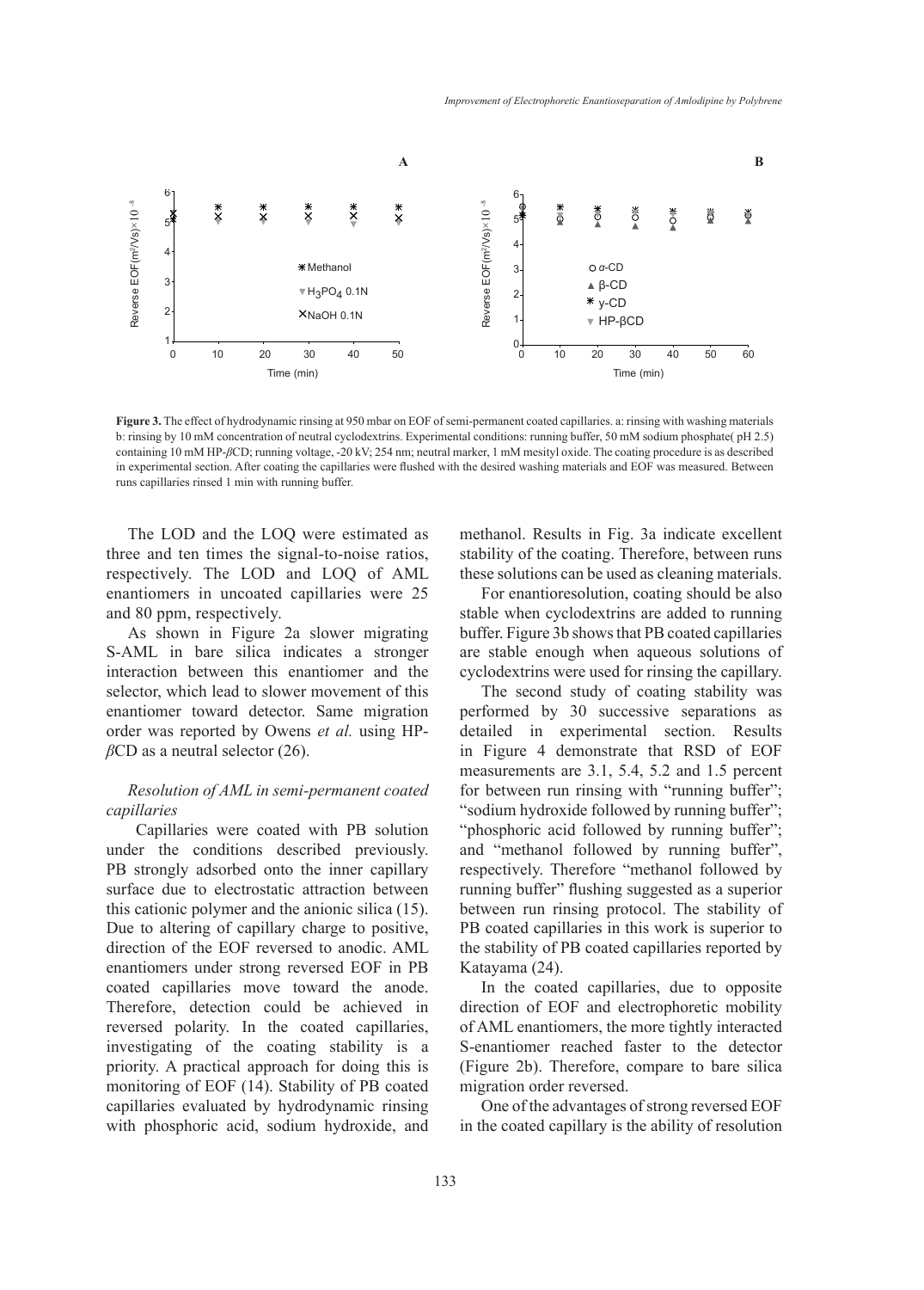|                            | $MT$ (min)   |        | N                   |                     |               | $A_{\rm R} \times MT_{VER}$ | $A_{s} \times MT_{VER}$ |        |
|----------------------------|--------------|--------|---------------------|---------------------|---------------|-----------------------------|-------------------------|--------|
|                            | R            | S      | R                   | S                   | $\mathbf{Rs}$ | $A_{VER} \times MT_R$       | $A_{VER} \times MT_s$   | R/S    |
| Within-day                 | 3.76         | 3.70   | $1.1 \times 10^{5}$ | $1.2 \times 10^5$   | 1.5           | 0.50                        | 0.45                    | 1.090  |
| repeatability <sup>a</sup> | $(1.72)^{b}$ | (1.68) | (13.9)              | (7.1)               | (2.6)         | (1.09)                      | (0.83)                  | (0.80) |
| Between-day                | 3.95         | 3.87   | $1.1 \times 10^{5}$ | $1.2 \times 10^{5}$ | 1.6           | 0.49                        | 0.45                    | 1.089  |
| repeatability <sup>c</sup> | (4.82)       | (4.72) | (11.4)              | (6.1)               | (6.5)         | (1.29)                      | (1.01)                  | (0.93) |

**Table 2.** Within -day and between-day repeatability in PB coated capillary.

Experimental conditions: as in Figure  $2b^a$  and  $^b$  as in Table 1. Between-day repeatability: results from 6 experiments performed on 6 days.

of AML counter-ion, besylate, with the drug peak in a single run. Furthermore, compare to untreated bare silica, LOD downed from 25 ppm to 3 ppm and LOQ downed from 80 ppm to 10 ppm. Another advantage of strong reversed EOF is decreasing analysis time up to 3 folds.

Table 2 shows within-day and between-day repeatability in PB coated capillary. Although relatively good results in term of migration times, efficiencies, resolution, and corrected peak area repeatability were obtained, but as shown in Figure 2b tailing hump is a major problem. This problem previously reported with using of other cationic polymer (27) and indicates that some interactions still remained at the coated surface. Although enantiomeric

ratio of 1.00 should be obtained for a racemic compound, but due to tailing, results in Table 2 demonstrate a drift in R/S ratio.

## *PB as a buffer additive*

To improving peak tailing, PB was used as a buffer additive. It is known that even low concentrations of PB could reverse the electroosmotic flow (28). As starting point, a concentration of 0.00025% w/v was examined. As illustrated in Figure 5 at this concentration, reverse EOF was observed, however repeatability of EOF were more than 3.8% RSD. At higher concentration of PB (0.0005% w/v) RSD of repeatability of EOF downed to 0.8% RSD in 30 runs. Same as capillary coating, using PB



**Figure 4.** Stability of PB coating layer as a function of the number of runs. Between runs different washing procedures was applied. Experimental conditions: running buffer, 50 mM sodium phosphate( pH 2.5) containing 10 mM HP-*β*CD; Running voltage, -20 kV; neutral marker, 1 mM mesityl oxide; 254 nm; run time,7 min. The coating procedure is as described in experimental section. Between runs the capillaries were flushed with different washing procedures.



**Figure 5.** Stability of the EOF in bare silica using PB as buffer additive.

Experimental conditions: running buffer, 50 mM sodium phosphate( pH 2.5) containing 10 mM HP-*β*CD; Running voltage, -20 kV; neutral marker, 1 mM mesityl oxide; 254 nm; run time,7 min. Between runs the capillaries were flushed 1 min with running buffer.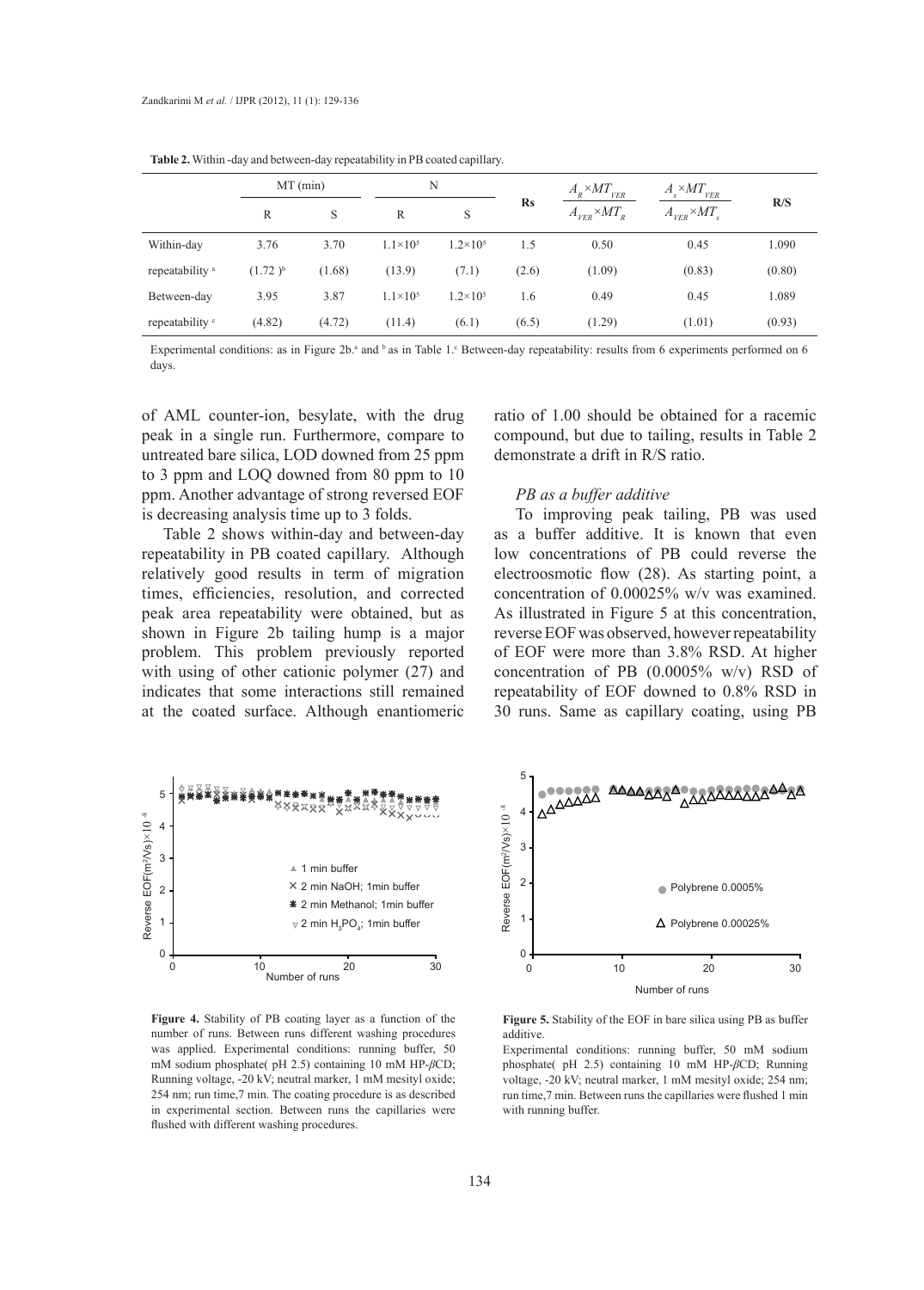|                            | MT (min)     |        | N                   |                     |               | $A_{\rm R} \times MT_{\rm VER}$ | $A_s \times MT_{VER}$ |        |
|----------------------------|--------------|--------|---------------------|---------------------|---------------|---------------------------------|-----------------------|--------|
|                            | R            | S      | R                   | S                   | $\mathbf{Rs}$ | $A_{\rm VER}{\times}M T_{_R}$   | $A_{VER} \times MT_s$ | R/S    |
| Within-day                 | 4.15         | 4.07   | $1.6 \times 10^{5}$ | $1.6 \times 10^{5}$ | 2.0           | 0.44                            | 0.44                  | 1.007  |
| repeatability <sup>a</sup> | $(0.78)^{b}$ | (0.76) | (12.2)              | (5.8)               | (4.1)         | (1.26)                          | (1.04)                | (0.62) |
| Between-day                | 4.26         | 4.17   | $1.5 \times 10^{5}$ | $1.6 \times 10^{5}$ | 2.0           | 0.44                            | 0.44                  | 1.009  |
| repeatability <sup>c</sup> | (2.66)       | (2.61) | (13.7)              | (10.2)              | (5.1)         | (1.38)                          | (1.02)                | (0.84) |

**Table 3.** Within -day and between-day repeatability in bare silica capillary using PB 0.0005%w/v as buffer additive.

Experimental conditions: as in Fig.  $2c^{a,b}$  and  $c$  as in Table 2.

as buffer additive, downs LOD and LOQ up to 8 folds and reduces analysis time more than 3 folds. Compare to coating the capillary, using PB as buffer additive resulted in better efficiency of the separation in terms of plate numbers (Table 3). In addition, peak shape was improved (Figure 2c).

## **Conclusion**

Both using PB as buffer additive and semipermanent coating agent improve detection limit, efficiency and repeatability of AML chiral resolution. In addition, PB increases speed of the analysis by generating strong reversed EOF. Also, due to strong reverse EOF, simultaneous resolution of AML and besylate was achievable. Although results demonstrate high stability of PB semi-permanent coating but peak tailing for both enantiomers of AML was observed. Therefore, PB as buffer additive selected as a superior approach for improvement of chiral analysis of AML.

## **Acknowledgements**

We wish to thank the Natural Sciences and Engineering Research Council of Canada (NSERC) and the University of Alberta for the financial support of this work. The financial support for the work was also provided by the Vice Chancellor for Research Affairs of Shaheed Beheshti University of Medical Sciences (SBMU). The authors appreciate Minoo Company for kind gift of racemic-AML and Cipla Company for S-AML.

## **References**

- (1) Gubitz G and Schmid MG. Recent progress in chiral separation principles in capillary electrophoresis. *Electrophoresis* (2000) 21: 4112-35.
- Shafaati A. Chiral Drugs: Current status of the industry (2) and the market. *Iranian J. Pharm. Res.* (2007) 6: 73-74.
- Fanali S. Controlling enantioselectivity in chiral (3) capillary electrophoresis with inclusion-complexation. *J. Chromatogr. A* (1997) 792: 227-67.
- Zandkarimi M, Shafaati A and Foroutan SM. Chiral (4) separation of basic and zwitterionic drugs by highly sulfated cyclodextrins using short-end injection capillary electrophoresis highly sulfated cyclodextrins using short-end injection capillary electrophoresis. *Iranian J. Pharm. Res.* (2008) 7: 275-281.
- (5) Scriba GKE. Pharmaceutical and biomedical applications of chiral capillary electrophoresis and capillary electrochromatography: An update. *Electrophoresis* (2003) 24: 2409-21.
- Altria KD. Enhanced pharmaceutical analysis by CE (6) using dynamic surface coating system. *J. Pharmaceut. Biomed*. (2003) 31: 447-53.
- Belder D, Deege A, Husmann H, Kohler F and (7) Ludwig M. Cross-linked poly(vinyl alcohol) as permanent hydrophilic column coating for capillary electrophoresis. *Electrophoresis* (2001) 22: 3813-8.
- Liu XZ, Erickson D, Li DQ and Krull UJ. Cationic (8) polymer coatings for design of electroosmotic flow and control of DNA adsorption. *Anal. Chim. Acta* (2004) 507: 55-62.
- (9) Hardenborg E, Zuberovic A, Ullsten S, Soderberg L, Heldin E and Markides KE. Novel polyamine coating providing non-covalent deactivation and reversed electroosmotic flow of fused-silica capillaries for capillary electrophoresis. *J. Chromatogr. A* (2003) 1003: 217-21.
- (10) Pranaityte B, Padarauskas A, Dikcius A and Ragauskas R. Rapid capillary electrophoretic determination of glutaraldehyde in photographic developers using a cationic polymer coating. *Anal. Chim. Acta* (2004) 507: 185-90.